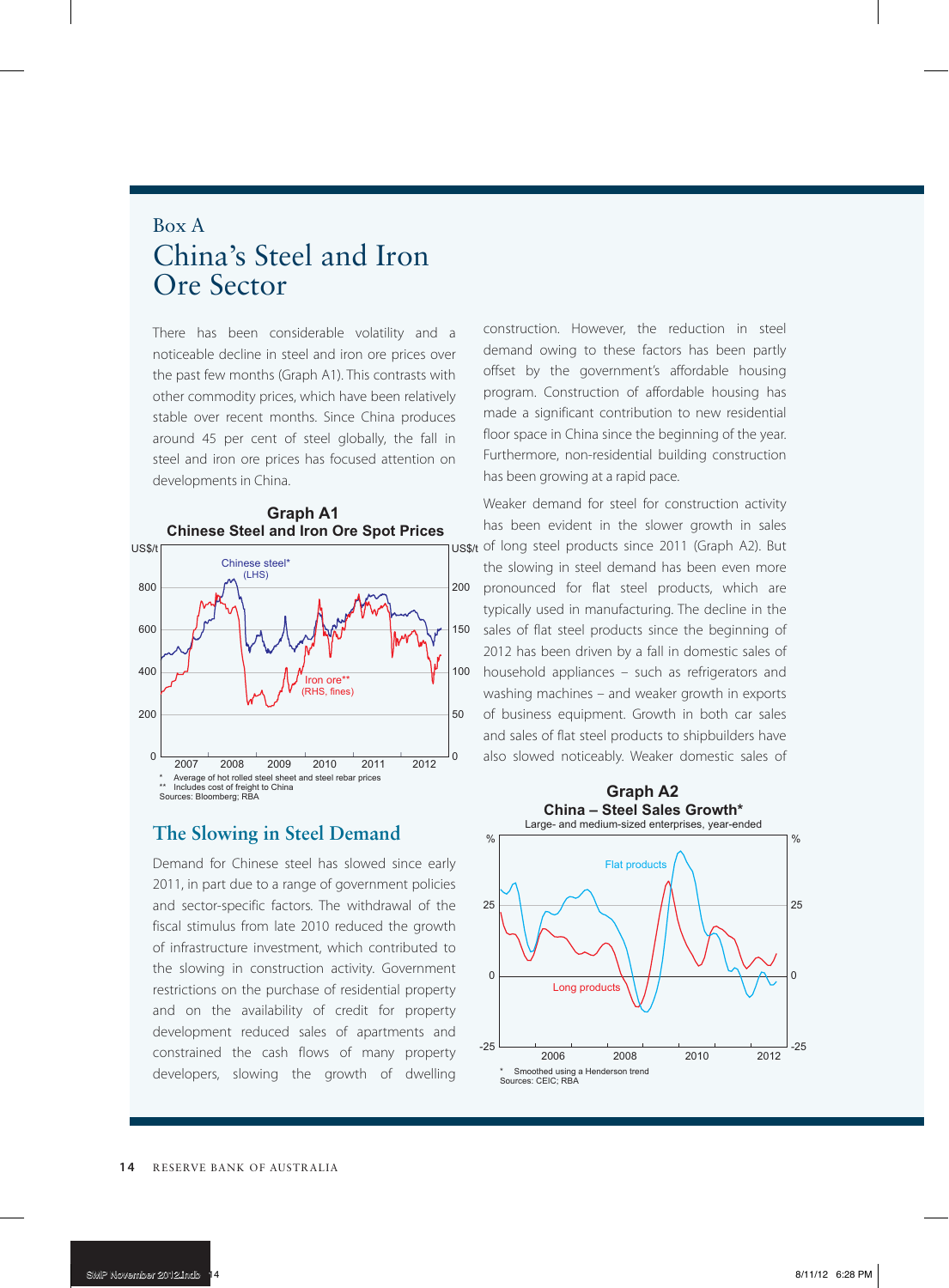appliances and cars reflected the expiration of some of the measures introduced to stimulate demand at the onset of the global financial crisis, such as a subsidy scheme for rural buyers of home appliances and a trade-in scheme for urban citizens.

As growth in the demand for steel declined during 2011 (in China and across the world more generally), the production of steel products did not adjust immediately, resulting in a build-up of inventories. This accumulation of inventories was more pronounced for long steel products, whereas the production of flat steel products adjusted more quickly in response to softer sales. The increase in inventories was in part due to the technologies involved in Chinese steel production, which is reliant on blast and basic oxygen furnaces. Blast furnaces, in particular, cannot be shut down easily due to the risk of explosion during cooling and it takes a long time for a blast furnace to become fully operational after being deactivated. Consequently, firms tend to keep these furnaces operating out of the concern that there are large costs of adjusting production, and that delays in restarting furnaces may result in the loss of customers if demand recovers more quickly than they had originally anticipated.

Over recent months, weaker demand conditions in the steel market and rising costs have eroded the profitability of China's steel industry and many steel producers have been reporting very thin margins. This, along with warnings from China's banking regulators, has reportedly led banks to restrict steelmakers' access to credit, particularly for smaller producers. This credit is typically used to cover their purchases of raw materials and ongoing running costs.

Some delayed adjustment to production in response to the decline in steel prices since September 2011 has now taken place, with many steel mills suspending production and bringing forward routine maintenance on plant and equipment. According to the China Iron and Steel Association, crude steel production capacity reached 850 Mt in December 2011. However, production was much less than this at only 680 Mt in 2011. Growth in production in 2012 has been very modest and so there remains excess capacity. The combination of a very competitive environment and excess capacity in China's steel industry has depressed steel prices and profit margins. In the past, the use of crude steel had grown strongly enough to justify capacity running ahead of current demand. However, crude steel production is not expected to grow as strongly as it has in the past.

Excess capacity and the relatively large number of firms engaged in steel production may both be affected by recent changes in government regulation, which are aimed at increasing the efficiency of steel production and reducing its environmental costs. The Chinese Government announced a new set of regulations, effective from 1 October this year, imposing stricter controls on the quality of steel products, energy consumption and emissions, and higher technology standards. It has banned the production of a number of steel products, including hot rolled silicon steel, for example, which is used in the manufacturing of generators. The government has also put minimum requirements on the size of furnaces. Accordingly, firms with steel-making capacity below certain thresholds will be forced to merge or shut down.

## **The Effect on the Iron Ore Market**

The weakness in steel demand and the reduction in steel production have translated into a fall in the demand for iron ore and exerted downward pressure on iron ore prices, which was magnified by existing high levels of iron ore inventories held by steel mills and traders at ports. As mentioned earlier, tighter access to credit has limited the ability of some firms to purchase iron ore, while it has been reported that some have been forced to sell existing iron ore inventories to cover cash shortfalls.